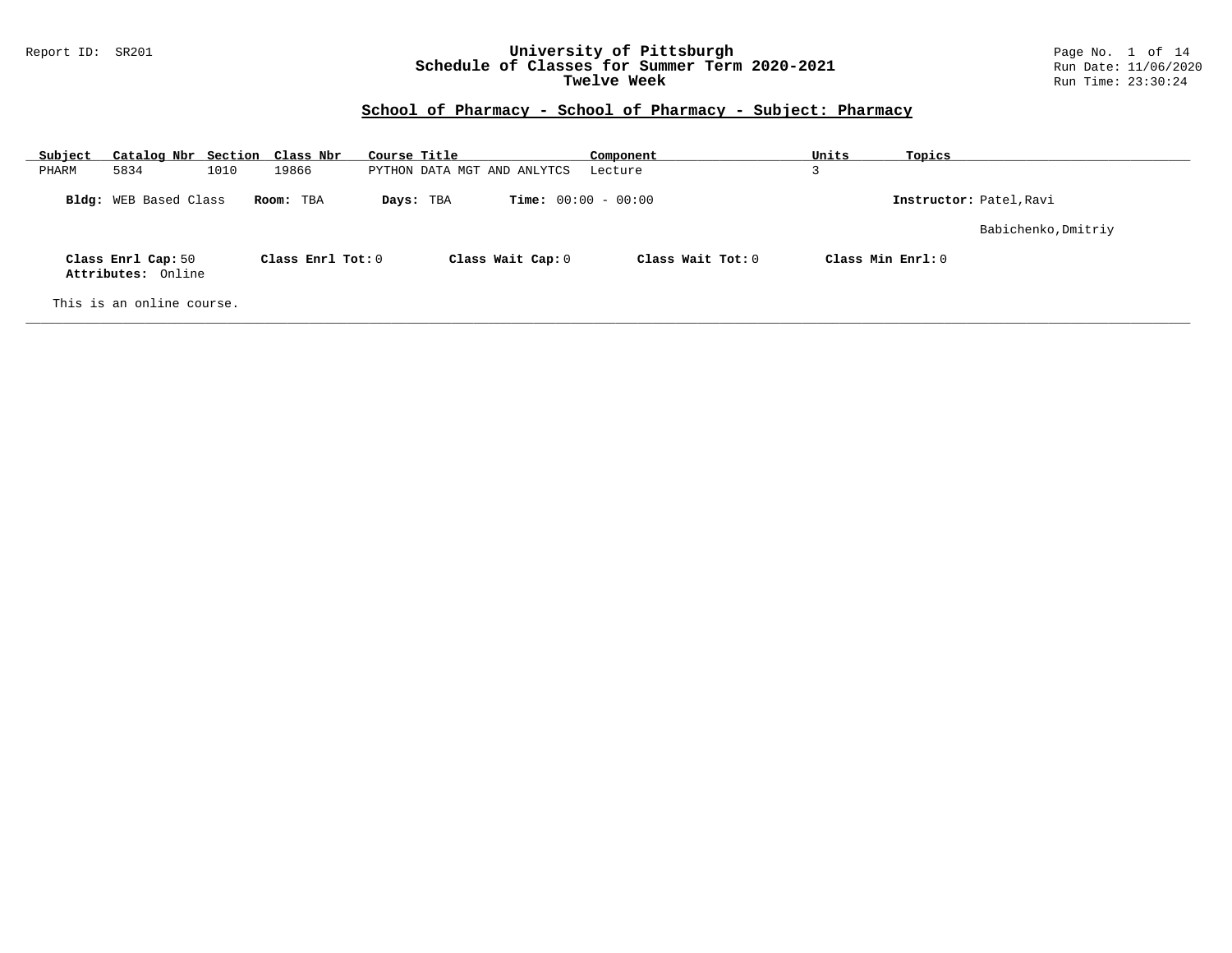#### Report ID: SR201 **University of Pittsburgh** Page No. 2 of 14 **Schedule of Classes for Summer Term 2020-2021** Run Date: 11/06/2020 **Summer Term** Run Time: 23:30:24

| Subject<br>Catalog Nbr Section Class Nbr | Course Title                                                                                                                   | Component       | Units<br>Topics              |
|------------------------------------------|--------------------------------------------------------------------------------------------------------------------------------|-----------------|------------------------------|
| 2010<br>1010<br>PHARM                    | 12184<br>MASTER OF SCIENCE THESIS                                                                                              | Thesis Research | $1 - 12$                     |
| Bldg: TO BE ARRANGED                     | Room: TBA $Days:$ TBA $Time: 00:00 - 00:00$                                                                                    |                 | Instructor: Folan, Mary M    |
|                                          | Class Enrl Cap: 30 Class Enrl Tot: 0 Class Wait Cap: 0 Class Wait Tot: 0 Class Min Enrl: 0                                     |                 |                              |
| 2015<br>PHARM                            | 1010 16975<br>COMPREHENSIVE EXAM: NTMS Independent Study                                                                       |                 | $1 - 3$                      |
| Bldg: TO BE ARRANGED                     | Room: TBA $Days:$ TBA $Time: 00:00 - 00:00$                                                                                    |                 | Instructor: Folan, Mary M    |
|                                          | Class Enrl Cap: 25 Class Enrl Tot: 0 Class Wait Cap: 0 Class Wait Tot: 0 Class Min Enrl: 0                                     |                 |                              |
| 3010<br>1010<br>PHARM                    | 12185<br>PHD DISSERTATION RESEARCH                                                                                             | Thesis Research | $1 - 12$                     |
| Bldg: TO BE ARRANGED                     | Room: TBA $Days:$ TBA $Time: 00:00 - 00:00$                                                                                    |                 | Instructor: Folan, Mary M    |
|                                          | Class Enrl Cap: 30 Class Enrl Tot: 0 Class Wait Cap: 0 Class Wait Tot: 0 Class Min Enrl: 0                                     |                 |                              |
| 3042<br>PHARM                            | 1010 12195<br>RESEARCH PRACTICUM Practicum                                                                                     |                 | $1 - 12$                     |
| Bldg: TO BE ARRANGED                     | Room: TBA $Days:$ TBA $Time: 00:00 - 00:00$                                                                                    |                 | Instructor: Folan, Mary M    |
|                                          | Class Enrl Cap: 20 Class Enrl Tot: 0 Class Wait Cap: 0 Class Wait Tot: 0 Class Min Enrl: 0                                     |                 |                              |
| PHARM                                    | 3050 1010 18098 RESEARCH PREPARATION Lecture                                                                                   |                 | $\mathbf{1}$                 |
| Bldg: TO BE ARRANGED                     | Room: TBA Days: TBA Time: $00:00 - 00:00$                                                                                      |                 | Instructor: Folan, Mary M    |
|                                          | Class Enrl Cap: 40 $\qquad$ Class Enrl Tot: 0 $\qquad$ Class Wait Cap: 0 $\qquad$ Class Wait Tot: 0 $\qquad$ Class Min Enrl: 0 |                 |                              |
| 3063<br>PHARM                            | 1010 12187 GRADUATE RESEARCH ROTATION                                                                                          | Practicum       | $\overline{3}$               |
| Bldg: TO BE ARRANGED                     | <b>Room:</b> TBA $Days: TBA$ <b>Time:</b> $00:00 - 00:00$                                                                      |                 | Instructor: Folan, Mary M    |
|                                          | Class Enrl Cap: 10 $\qquad$ Class Enrl Tot: 0 $\qquad$ Class Wait Cap: 0 $\qquad$ Class Wait Tot: 0 $\qquad$ Class Min Enrl: 0 |                 |                              |
| 4999 700<br>PHARM                        | 1050 13942 FULL TIME STATUS Clinical                                                                                           |                 | $\Omega$                     |
| Bldg: TO BE ARRANGED                     | Room: TBA $Days:$ TBA $Time: 00:00 - 00:00$                                                                                    |                 | Instructor: Skledar, Susan J |
|                                          | Class Enrl Cap: 110 Class Enrl Tot: 0 Class Wait Cap: 0 Class Wait Tot: 0                                                      |                 | Class Min Enrl: 0            |
| 5401<br>1010<br>PHARM                    | 12188<br>PHARMD ADV PHARM PRACT EXPRN 1Clinical                                                                                |                 | $5^{\circ}$                  |
| Bldg: TO BE ARRANGED                     | Room: TBA $Days:$ TBA $Time: 00:00 - 00:00$                                                                                    |                 | Instructor: Skledar, Susan J |
| Class Enrl Cap: 100                      | Class Enrl Tot: $0$ Class Wait Cap: $0$ Class Wait Tot: $0$                                                                    |                 | Class Min Enrl: 0            |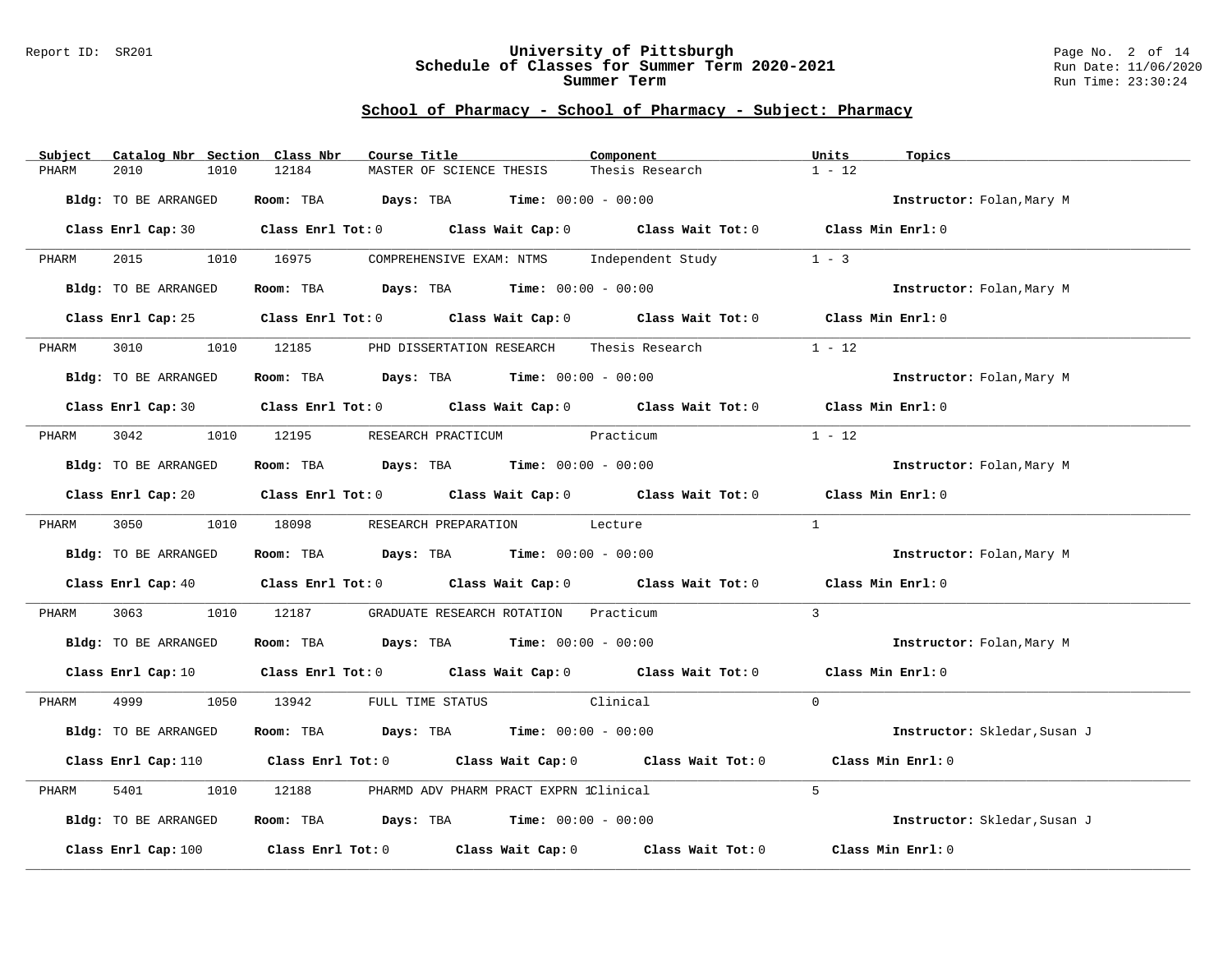| PHARM | 5402<br>1010         | 12189                                   | PHARMD ADV PHARM PRACT EXPRN 2Clinical                                                               | 5                            |
|-------|----------------------|-----------------------------------------|------------------------------------------------------------------------------------------------------|------------------------------|
|       | Bldg: TO BE ARRANGED | Room: TBA                               | <b>Days:</b> TBA <b>Time:</b> $00:00 - 00:00$                                                        | Instructor: Skledar, Susan J |
|       |                      |                                         | Class Enrl Cap: 100 $\qquad$ Class Enrl Tot: 0 $\qquad$ Class Wait Cap: 0 $\qquad$ Class Wait Tot: 0 | Class Min Enrl: 0            |
| PHARM | 1010<br>5403         | 12190                                   | PHARMD ADV PHARM PRACT EXPRN 3Clinical                                                               | 5                            |
|       | Bldg: TO BE ARRANGED | Room: TBA Days: TBA                     | <b>Time:</b> $00:00 - 00:00$                                                                         | Instructor: Skledar, Susan J |
|       | Class Enrl Cap: 100  | Class Enrl Tot: $0$                     | Class Wait Cap: 0 Class Wait Tot: 0                                                                  | Class Min Enrl: 0            |
| PHARM | 5404 1010            |                                         | 12191 PHARMD ADV PHARM PRACT EXPRN 4Clinical                                                         | $5^{\circ}$                  |
|       | Bldg: TO BE ARRANGED |                                         | Room: TBA $Days: TBA$ Time: $00:00 - 00:00$                                                          | Instructor: Skledar, Susan J |
|       |                      | Class Enrl Cap: $100$ Class Enrl Tot: 0 | Class Wait Cap: 0 Class Wait Tot: 0                                                                  | Class Min Enrl: 0            |
| PHARM | 5405<br>1010         | 12192                                   | PHARMD ADV PHARM PRACT EXPRN 5Clinical                                                               | $5^{\circ}$                  |
|       | Bldg: TO BE ARRANGED |                                         | Room: TBA $Days:$ TBA $Time: 00:00 - 00:00$                                                          | Instructor: Skledar, Susan J |
|       |                      |                                         | Class Enrl Cap: 100 Class Enrl Tot: 0 Class Wait Cap: 0 Class Wait Tot: 0                            | Class Min Enrl: 0            |
| PHARM | 5406<br>1010         | 12193                                   | PHARMD ADV PHARM PRACT EXPRN 6Clinical                                                               | 5                            |
|       | Bldg: TO BE ARRANGED | Room: TBA                               | <b>Days:</b> TBA <b>Time:</b> $00:00 - 00:00$                                                        | Instructor: Skledar, Susan J |
|       | Class Enrl Cap: 100  |                                         | Class Enrl Tot: $0$ Class Wait Cap: $0$ Class Wait Tot: $0$                                          | Class Min Enrl: 0            |
| PHARM | 5407<br>1010         | 12194                                   | PHARMD ADV PHARM PRACT EXPRN 7Clinical                                                               | 5                            |
|       | Bldg: TO BE ARRANGED |                                         | <b>Room:</b> TBA $\qquad \qquad$ <b>Days:</b> TBA $\qquad \qquad$ <b>Time:</b> $00:00 - 00:00$       | Instructor: Skledar, Susan J |
|       |                      |                                         | Class Enrl Cap: 100 $\qquad$ Class Enrl Tot: 0 $\qquad$ Class Wait Cap: 0 $\qquad$ Class Wait Tot: 0 | Class Min Enrl: 0            |
| PHARM | 5408<br>1010         | 16835                                   | PHARMD ADV PHARM PRACT EXPRN 8Clinical                                                               | $5^{\circ}$                  |
|       | Bldg: TO BE ARRANGED |                                         | <b>Room:</b> TBA $\qquad \qquad$ <b>Days:</b> TBA $\qquad \qquad$ <b>Time:</b> $00:00 - 00:00$       | Instructor: Skledar, Susan J |
|       |                      |                                         | Class Enrl Cap: 110 $\qquad$ Class Enrl Tot: 0 $\qquad$ Class Wait Cap: 0 $\qquad$ Class Wait Tot: 0 | Class Min Enrl: 0            |
| PHARM | 5409                 |                                         | 1010 16836 PHARMD ADV PHARM PRAC EXPRN 9 Clinical                                                    | $5^{\circ}$                  |
|       | Bldg: TO BE ARRANGED |                                         | Room: TBA $Days: TBA$ Time: $00:00 - 00:00$                                                          | Instructor: Skledar, Susan J |
|       | Class Enrl Cap: 35   |                                         | Class Enrl Tot: 0 Class Wait Cap: 0 Class Wait Tot: 0                                                | Class Min Enrl: 0            |
| PHARM | 5410<br>1000         |                                         |                                                                                                      | $5^{\circ}$                  |
|       | Bldg: TO BE ARRANGED | Room: TBA Days: TBA                     | <b>Time:</b> $00:00 - 00:00$                                                                         | Instructor: Skledar, Susan J |
|       | Class Enrl Cap: 35   |                                         | Class Enrl Tot: $0$ Class Wait Cap: $0$ Class Wait Tot: $0$                                          | Class Min Enrl: 0            |

<b></b>This class has an additional fee. For more information go to <a href="http://www.registrar.pitt.edu"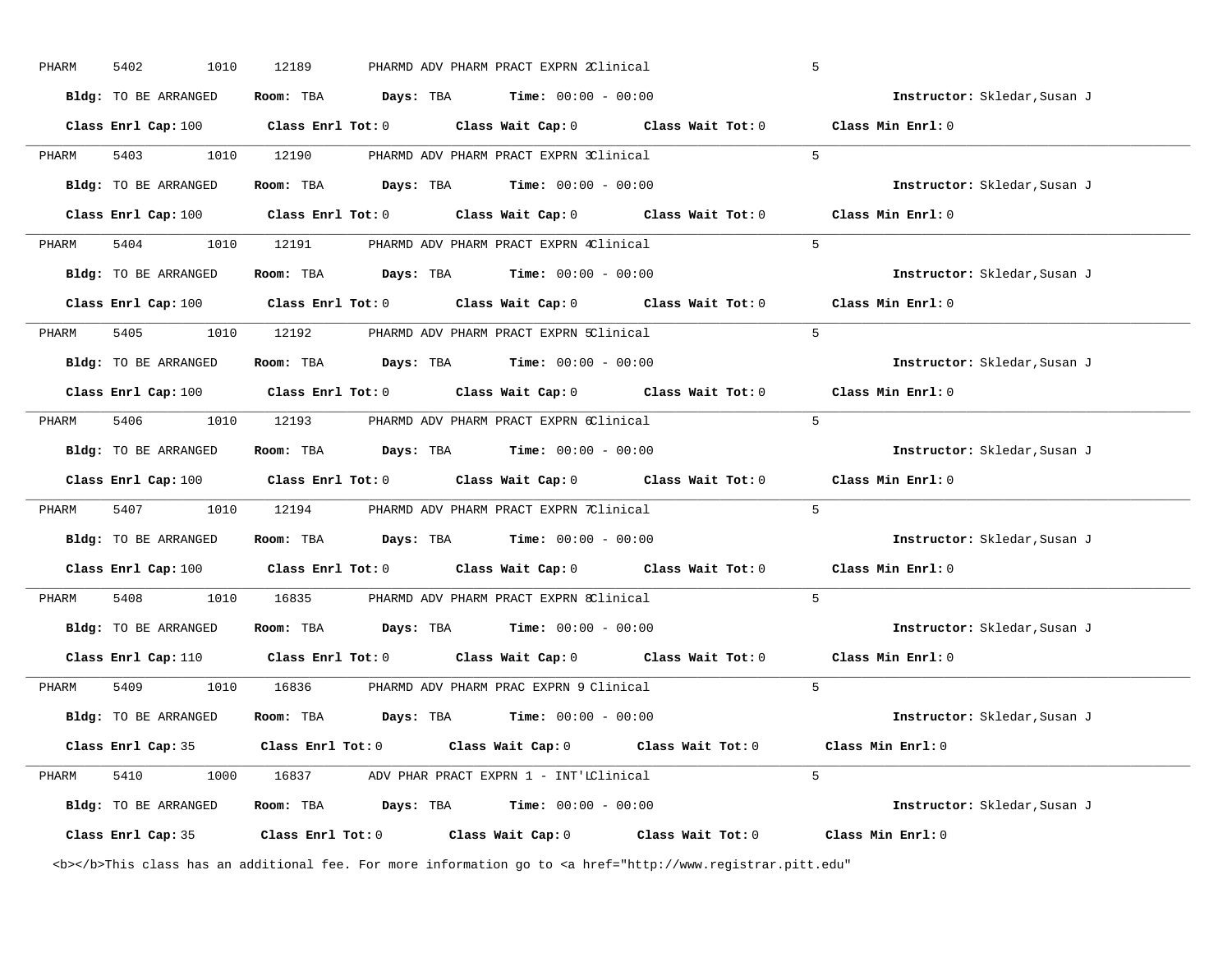|       | target="_blank">http://www.registrar.pitt.edu/, and click on Faculty and Staff, then Course and Class. |                                                                                                                                                                                                                                    |                                        |                                                   |                                  |                                           |  |
|-------|--------------------------------------------------------------------------------------------------------|------------------------------------------------------------------------------------------------------------------------------------------------------------------------------------------------------------------------------------|----------------------------------------|---------------------------------------------------|----------------------------------|-------------------------------------------|--|
| PHARM | 5411<br>1000                                                                                           | 16838                                                                                                                                                                                                                              | ADV PHAR PRACT EXPRN 2 - INT'LClinical |                                                   | 5                                |                                           |  |
|       | Bldg: TO BE ARRANGED                                                                                   | Room: TBA                                                                                                                                                                                                                          | Days: TBA                              | Time: $00:00 - 00:00$                             |                                  | Instructor: Skledar, Susan J              |  |
|       | Class Enrl Cap: 35                                                                                     | Class Enrl Tot: 0                                                                                                                                                                                                                  | Class Wait Cap: 0                      | Class Wait $Tot: 0$                               | Class Min Enrl: 0                |                                           |  |
|       |                                                                                                        | <b></b> This class has an additional fee. For more information go to <a <br="" href="http://www.registrar.pitt.edu">target="_blank"&gt;http://www.registrar.pitt.edu/</a> , and click on Faculty and Staff, then Course and Class. |                                        |                                                   |                                  |                                           |  |
| PHARM | 5412<br>1000                                                                                           | 16839                                                                                                                                                                                                                              | ADV PHAR PRACT EXPRN 3 - INT'IClinical |                                                   | 5                                |                                           |  |
|       | <b>Bldg:</b> TO BE ARRANGED                                                                            | Room: TBA                                                                                                                                                                                                                          | Days: TBA                              | <b>Time:</b> $00:00 - 00:00$                      |                                  | Instructor: Skledar, Susan J              |  |
|       | Class Enrl Cap: 35                                                                                     | Class Enrl Tot: 0                                                                                                                                                                                                                  | Class Wait Cap: 0                      | Class Wait Tot: 0                                 | Class Min Enrl: 0                |                                           |  |
|       |                                                                                                        | <b></b> This class has an additional fee. For more information go to <a <br="" href="http://www.registrar.pitt.edu">target="_blank"&gt;http://www.registrar.pitt.edu/</a> , and click on Faculty and Staff, then Course and Class. |                                        |                                                   |                                  |                                           |  |
| PHARM | 5413<br>1010                                                                                           | 16840                                                                                                                                                                                                                              | ADV PHAR PRACT EXPRN 4 - INT'IClinical |                                                   | 5                                |                                           |  |
|       | Bldg: TO BE ARRANGED                                                                                   | Room: TBA                                                                                                                                                                                                                          | Days: TBA                              | <b>Time:</b> $00:00 - 00:00$                      |                                  | Instructor: Skledar, Susan J              |  |
|       | Class Enrl Cap: 35                                                                                     | Class Enrl Tot: 0                                                                                                                                                                                                                  | Class Wait Cap: 0                      | Class Wait Tot: 0                                 | Class Min Enrl: 0                |                                           |  |
|       |                                                                                                        | <b></b> This class has an additional fee. For more information go to <a <br="" href="http://www.registrar.pitt.edu">target="_blank"&gt;http://www.registrar.pitt.edu/</a> , and click on Faculty and Staff, then Course and Class. |                                        |                                                   |                                  |                                           |  |
| PHARM | 5819<br>1000                                                                                           | 16387                                                                                                                                                                                                                              | COMNY LDRS INNOV & PRAC (CLIP)Workshop |                                                   | $\overline{3}$                   |                                           |  |
|       | Bldg: TO BE ARRANGED                                                                                   | Room: TBA<br>Days: W                                                                                                                                                                                                               |                                        | <b>Time:</b> $10:00 - 12:00$                      |                                  | Instructor: Antinopoulos, Brandon Charles |  |
|       |                                                                                                        |                                                                                                                                                                                                                                    |                                        |                                                   |                                  | Somma, Melissa A.                         |  |
|       | Class Enrl Cap: 15                                                                                     | Class Enrl Tot: 0                                                                                                                                                                                                                  | Class Wait Cap: 0                      | Class Wait Tot: 0                                 | Class Min Enrl: 0                |                                           |  |
| PHARM | 5824<br>1010                                                                                           | 17426                                                                                                                                                                                                                              | MENTORED RESEARCH                      | Directed Studies                                  | $1 - 3$                          |                                           |  |
|       | Bldg: TO BE ARRANGED                                                                                   | Room: TBA                                                                                                                                                                                                                          | Days: TBA                              | Time: $00:00 - 00:00$                             |                                  | Instructor: Venkataramanan, Raman         |  |
|       | Class Enrl Cap: 35                                                                                     | Class Enrl Tot: 0                                                                                                                                                                                                                  | Class Wait Cap: 0                      | Class Wait Tot: 0                                 | Class Min Enrl: 0                |                                           |  |
| PHARM | 5824<br>1020                                                                                           | 19487                                                                                                                                                                                                                              | MENTORED RESEARCH                      | Directed Studies                                  | $1 - 3$                          |                                           |  |
|       | Bldg: TO BE ARRANGED<br>Class Enrl Cap: 35                                                             | Room: TBA<br>Class Enrl Tot: 0                                                                                                                                                                                                     | Days: TBA<br>Class Wait Cap: 0         | <b>Time:</b> $00:00 - 00:00$<br>Class Wait Tot: 0 | Instructor:<br>Class Min Enrl: 0 |                                           |  |
| PHARM | 5824<br>1030                                                                                           | 19490                                                                                                                                                                                                                              | MENTORED RESEARCH                      | Directed Studies                                  | $1 - 3$                          |                                           |  |
|       | Bldg: TO BE ARRANGED                                                                                   | Room: TBA                                                                                                                                                                                                                          | Days: TBA                              | Time: $00:00 - 00:00$                             |                                  | Instructor: Empey, Kerry McGarr           |  |
|       | Class Enrl Cap: 35                                                                                     | Class Enrl Tot: 0                                                                                                                                                                                                                  | Class Wait Cap: 0                      | Class Wait Tot: 0                                 | Class Min Enrl: 0                |                                           |  |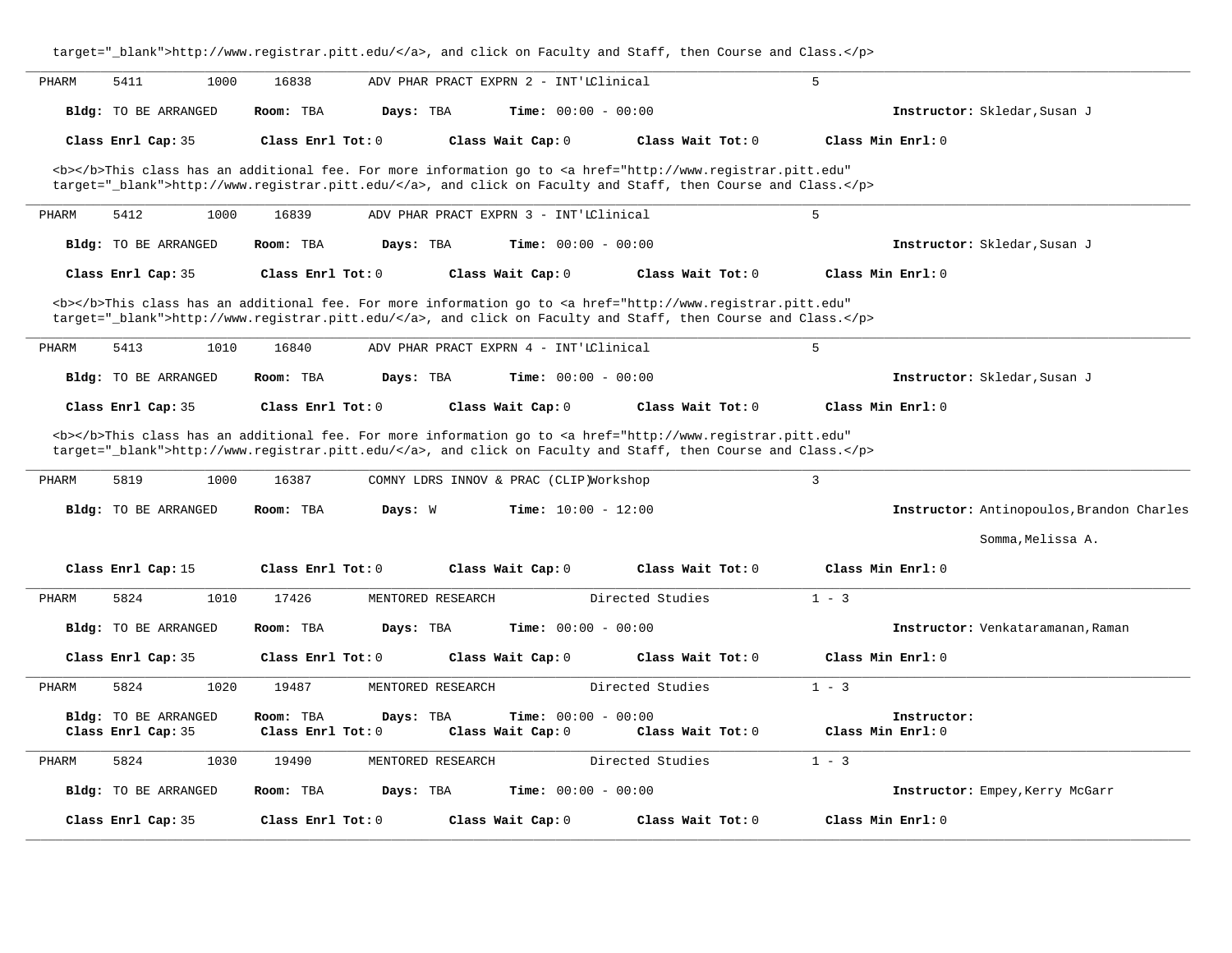#### Report ID: SR201 **University of Pittsburgh** Page No. 5 of 14 **Schedule of Classes for Summer Term 2020-2021** Run Date: 11/06/2020 **Summer Term** Run Time: 23:30:24

| Subject              | Catalog Nbr Section Class Nbr | Course Title |                                                                | Component                                                                                  | Units             | Topics                                  |
|----------------------|-------------------------------|--------------|----------------------------------------------------------------|--------------------------------------------------------------------------------------------|-------------------|-----------------------------------------|
| PHARM<br>5824        | 1040                          | 19872        | MENTORED RESEARCH                                              | Directed Studies                                                                           | $1 - 3$           |                                         |
| Bldg: TO BE ARRANGED |                               |              | Room: TBA $Days:$ TBA $Time: 00:00 - 00:00$                    |                                                                                            |                   | Instructor: Poloyac, Samuel M           |
|                      |                               |              |                                                                |                                                                                            |                   |                                         |
|                      |                               |              |                                                                | Class Enrl Cap: 35 Class Enrl Tot: 0 Class Wait Cap: 0 Class Wait Tot: 0 Class Min Enrl: 0 |                   |                                         |
| 5824<br>PHARM        | 1050 19873                    |              |                                                                | MENTORED RESEARCH Directed Studies 1 - 3                                                   |                   |                                         |
| Bldg: TO BE ARRANGED |                               |              | Room: TBA $Days:$ TBA $Time: 00:00 - 00:00$                    |                                                                                            |                   | Instructor: Empey, Philip               |
|                      |                               |              |                                                                | Class Enrl Cap: 35 Class Enrl Tot: 0 Class Wait Cap: 0 Class Wait Tot: 0 Class Min Enrl: 0 |                   |                                         |
| 5824<br>PHARM        | 1060                          | 19874        |                                                                | MENTORED RESEARCH Directed Studies                                                         | $1 - 3$           |                                         |
| Bldg: TO BE ARRANGED |                               |              | Room: TBA $Days:$ TBA $Time: 00:00 - 00:00$                    |                                                                                            |                   | Instructor: Rohan, Lisa C.              |
|                      |                               |              |                                                                | Class Enrl Cap: 35 Class Enrl Tot: 0 Class Wait Cap: 0 Class Wait Tot: 0 Class Min Enrl: 0 |                   |                                         |
|                      |                               |              |                                                                |                                                                                            |                   |                                         |
| PHARM                |                               |              |                                                                | 5824 1070 19875 MENTORED RESEARCH Directed Studies                                         | $1 - 3$           |                                         |
| Bldg: TO BE ARRANGED |                               |              | Room: TBA $Days:$ TBA $Time: 00:00 - 00:00$                    |                                                                                            |                   | Instructor: Hernandez Delso, Inmaculada |
|                      |                               |              |                                                                | Class Enrl Cap: 35 Class Enrl Tot: 0 Class Wait Cap: 0 Class Wait Tot: 0 Class Min Enrl: 0 |                   |                                         |
| 5851 200<br>PHARM    | 1010 17801                    |              | SPECIAL TOPICS 1                                               | Independent Study                                                                          | $1 - 3$           |                                         |
| Bldg: TO BE ARRANGED |                               |              | Room: TBA $Days:$ TBA $Time: 00:00 - 00:00$                    |                                                                                            |                   | Instructor: Seybert, Amy L              |
|                      |                               |              |                                                                | Class Enrl Cap: 35 Class Enrl Tot: 0 Class Wait Cap: 0 Class Wait Tot: 0 Class Min Enrl: 0 |                   |                                         |
| 5851 38<br>PHARM     |                               |              |                                                                | 1015 17802 SPECIAL TOPICS 1 1ndependent Study                                              | $1 - 3$           |                                         |
| Bldg: TO BE ARRANGED |                               |              | Room: TBA $Days:$ TBA Time: $00:00 - 00:00$                    |                                                                                            |                   | Instructor: Somma, Melissa A.           |
|                      |                               |              |                                                                | Class Enrl Cap: 35 Class Enrl Tot: 0 Class Wait Cap: 0 Class Wait Tot: 0 Class Min Enrl: 0 |                   |                                         |
| PHARM                |                               |              |                                                                | 5851 1020 17803 SPECIAL TOPICS 1 1 Independent Study 1 - 3                                 |                   |                                         |
| Bldg: TO BE ARRANGED |                               |              | Room: TBA $Days: TBA$ Time: $00:00 - 00:00$                    |                                                                                            |                   | Instructor: Patel, Ravi                 |
|                      |                               |              |                                                                | Class Enrl Cap: 35 Class Enrl Tot: 0 Class Wait Cap: 0 Class Wait Tot: 0 Class Min Enrl: 0 |                   |                                         |
| 5851<br>PHARM        | 1025                          | 17804        |                                                                | SPECIAL TOPICS 1 1 Independent Study                                                       | $1 - 3$           |                                         |
| Bldg: TO BE ARRANGED |                               |              | Room: TBA $\rule{1em}{0.15mm}$ Days: TBA Time: $00:00 - 00:00$ |                                                                                            |                   | Instructor: Pater, Karen Steinmetz      |
|                      |                               |              |                                                                | Class Enrl Cap: 35 Class Enrl Tot: 0 Class Wait Cap: 0 Class Wait Tot: 0                   | Class Min Enrl: 0 |                                         |
|                      |                               |              |                                                                |                                                                                            |                   |                                         |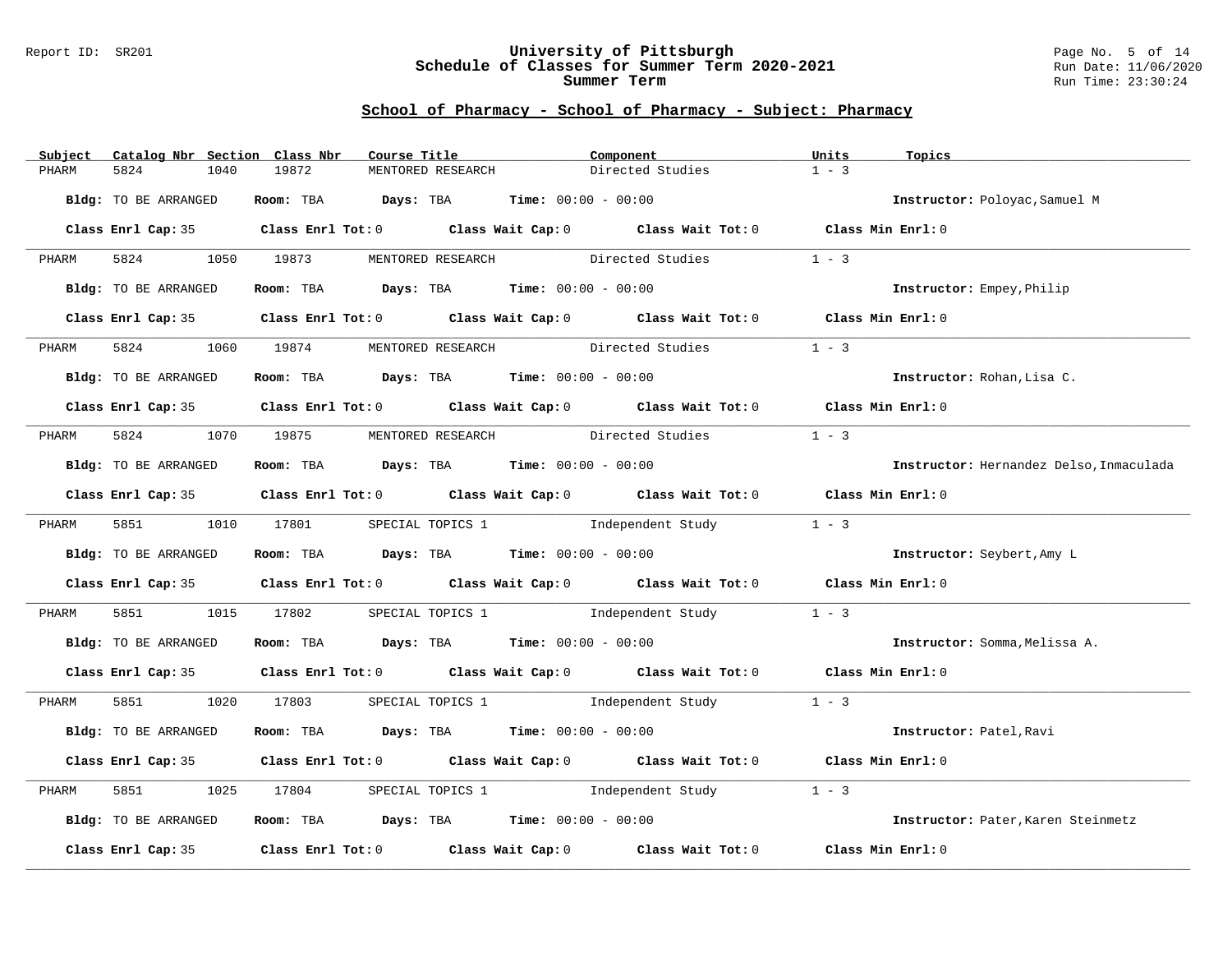| PHARM | 5851<br>1030         | 17805 | SPECIAL TOPICS 1 1 Independent Study                                                                | $1 - 3$                              |
|-------|----------------------|-------|-----------------------------------------------------------------------------------------------------|--------------------------------------|
|       | Bldg: TO BE ARRANGED |       | Room: TBA $Days:$ TBA $Time: 00:00 - 00:00$                                                         | Instructor: Sant, Vinayak            |
|       |                      |       | Class Enrl Cap: 35 Class Enrl Tot: 0 Class Wait Cap: 0 Class Wait Tot: 0 Class Min Enrl: 0          |                                      |
| PHARM | 5851 1035 17806      |       | SPECIAL TOPICS 1 1 - 3 Independent Study 1 - 3                                                      |                                      |
|       | Bldg: TO BE ARRANGED |       | Room: TBA $Days:$ TBA Time: $00:00 - 00:00$                                                         | Instructor: Ruby, Christine M        |
|       |                      |       | Class Enrl Cap: 35 Class Enrl Tot: 0 Class Wait Cap: 0 Class Wait Tot: 0 Class Min Enrl: 0          |                                      |
|       |                      |       | PHARM 5851 1040 17807 SPECIAL TOPICS 1 Independent Study 1 - 3                                      |                                      |
|       | Bldg: TO BE ARRANGED |       | Room: TBA $Days:$ TBA $Time: 00:00 - 00:00$                                                         | Instructor: Rohan, Lisa C.           |
|       |                      |       | Class Enrl Cap: 35 Class Enrl Tot: 0 Class Wait Cap: 0 Class Wait Tot: 0 Class Min Enrl: 0          |                                      |
| PHARM |                      |       | 5851 1045 17808 SPECIAL TOPICS 1 1 1 Independent Study 1 - 3                                        |                                      |
|       | Bldg: TO BE ARRANGED |       | Room: TBA $Days:$ TBA $Time: 00:00 - 00:00$                                                         | Instructor: Connor, Sharon E         |
|       |                      |       | Class Enrl Cap: 35 Class Enrl Tot: 0 Class Wait Cap: 0 Class Wait Tot: 0 Class Min Enrl: 0          |                                      |
| PHARM |                      |       | 5851 1050 17809 SPECIAL TOPICS 1 1ndependent Study 1 - 3                                            |                                      |
|       | Bldg: TO BE ARRANGED |       | Room: TBA $Days:$ TBA $Time: 00:00 - 00:00$                                                         | Instructor: Jonkman, Lauren Jennifer |
|       |                      |       | Class Enrl Cap: 35 Class Enrl Tot: 0 Class Wait Cap: 0 Class Wait Tot: 0 Class Min Enrl: 0          |                                      |
| PHARM |                      |       | 5851 1055 17810 SPECIAL TOPICS 1 1ndependent Study 1 - 3                                            |                                      |
|       | Bldg: TO BE ARRANGED |       | Room: TBA $Days:$ TBA $Time: 00:00 - 00:00$                                                         | Instructor: Berenbrok, Lucas Allan   |
|       |                      |       | Class Enrl Cap: 35 $\qquad$ Class Enrl Tot: 0 $\qquad$ Class Wait Cap: 0 $\qquad$ Class Wait Tot: 0 | Class Min Enrl: 0                    |
| PHARM |                      |       | 5851 1060 18521 SPECIAL TOPICS 1 Independent Study                                                  | $1 - 3$                              |
|       | Bldg: TO BE ARRANGED |       | Room: TBA $Days: TBA$ Time: $00:00 - 00:00$                                                         | Instructor: Coley, Kim Coccodrilli   |
|       | Class Enrl Cap: 35   |       | Class Enrl Tot: $0$ Class Wait Cap: $0$ Class Wait Tot: $0$                                         | Class Min Enrl: 0                    |
| PHARM |                      |       | 5852 1010 17811 SPECIAL TOPICS 2 Independent Study 1 - 3                                            |                                      |
|       | Bldg: TO BE ARRANGED |       | Room: TBA $\rule{1em}{0.15mm}$ Days: TBA $\rule{1.15mm}]{0.15mm}$ Time: $0.000 - 0.000$             | Instructor: Pater, Karen Steinmetz   |
|       |                      |       | Class Enrl Cap: 35 Class Enrl Tot: 0 Class Wait Cap: 0 Class Wait Tot: 0 Class Min Enrl: 0          |                                      |
|       |                      |       | PHARM 5852 1015 17812 SPECIAL TOPICS 2 Independent Study 1 - 3                                      |                                      |
|       | Bldg: TO BE ARRANGED |       | Room: TBA $\rule{1em}{0.15mm}$ Days: TBA $\rule{1.15mm}]{0.15mm}$ Time: $0.000 - 0.000$             | Instructor: Meyer, Susan Marie       |
|       |                      |       |                                                                                                     |                                      |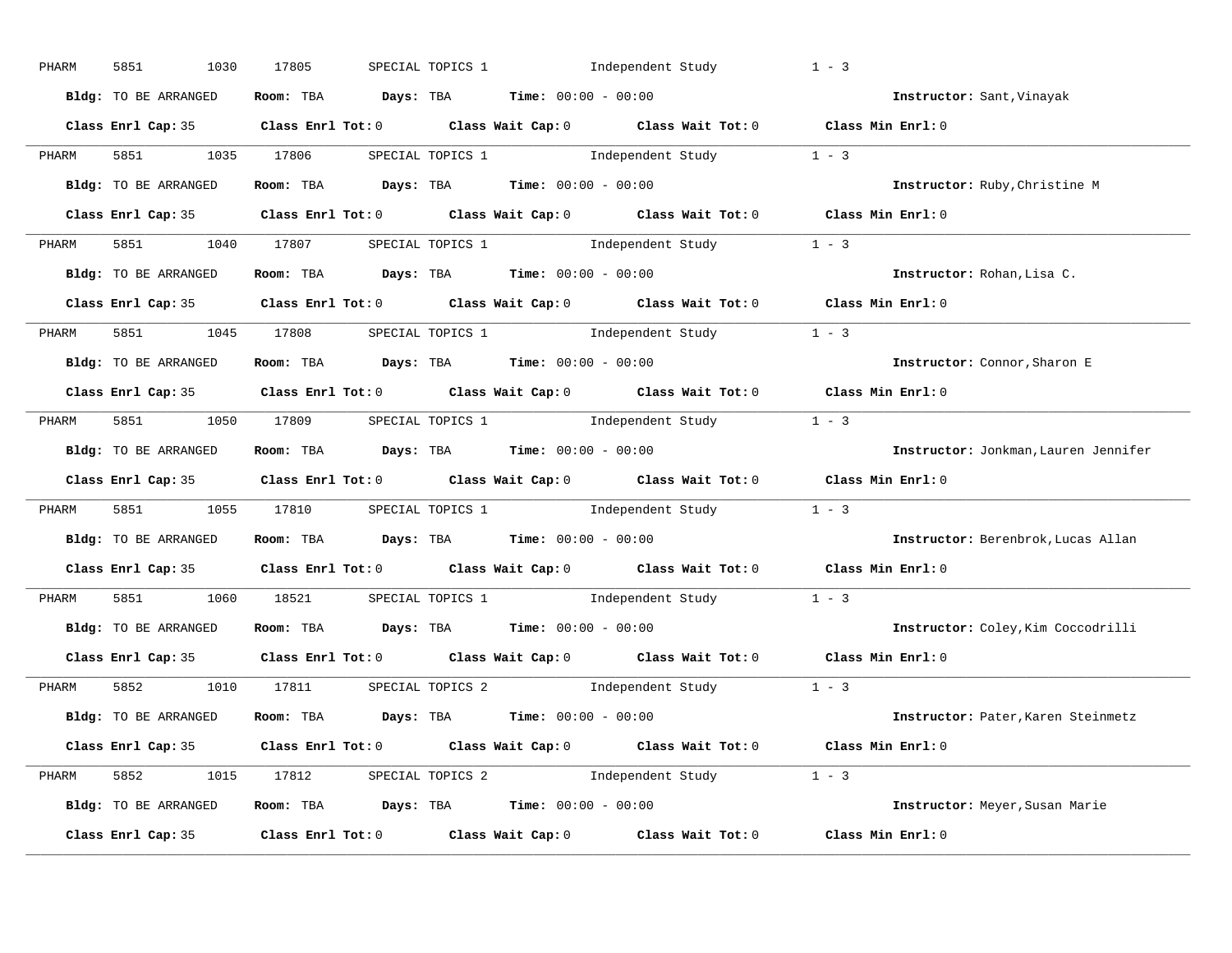#### Report ID: SR201 **University of Pittsburgh** Page No. 7 of 14 **Schedule of Classes for Summer Term 2020-2021** Run Date: 11/06/2020 **Summer Term** Run Time: 23:30:24

| Subject | Catalog Nbr Section Class Nbr | Course Title                                                                               |                  | Component |                                                | Units             | Topics                               |
|---------|-------------------------------|--------------------------------------------------------------------------------------------|------------------|-----------|------------------------------------------------|-------------------|--------------------------------------|
| PHARM   | 5852<br>1020                  | 17813                                                                                      | SPECIAL TOPICS 2 |           | Independent Study                              | $1 - 3$           |                                      |
|         | Bldg: TO BE ARRANGED          | Room: TBA $Days:$ TBA $Time: 00:00 - 00:00$                                                |                  |           |                                                |                   | Instructor: Ruby, Christine M        |
|         |                               | Class Enrl Cap: 35 Class Enrl Tot: 0 Class Wait Cap: 0 Class Wait Tot: 0 Class Min Enrl: 0 |                  |           |                                                |                   |                                      |
| PHARM   | 5852 1025 17814               |                                                                                            |                  |           | SPECIAL TOPICS 2 1 and independent Study 1 - 3 |                   |                                      |
|         | Bldg: TO BE ARRANGED          | Room: TBA $Days:$ TBA $Time: 00:00 - 00:00$                                                |                  |           |                                                |                   | Instructor: Gill, Sandra Lucille     |
|         |                               | Class Enrl Cap: 35 Class Enrl Tot: 0 Class Wait Cap: 0 Class Wait Tot: 0 Class Min Enrl: 0 |                  |           |                                                |                   |                                      |
| PHARM   | 5852                          | 1030 17815                                                                                 |                  |           | SPECIAL TOPICS 2 1ndependent Study             | $1 - 3$           |                                      |
|         | Bldg: TO BE ARRANGED          | Room: TBA $Days:$ TBA $Time: 00:00 - 00:00$                                                |                  |           |                                                |                   | Instructor: Wang, Lirong             |
|         |                               | Class Enrl Cap: 35 Class Enrl Tot: 0 Class Wait Cap: 0 Class Wait Tot: 0 Class Min Enrl: 0 |                  |           |                                                |                   |                                      |
| PHARM   |                               | 5852 1040 19900 SPECIAL TOPICS 2                                                           |                  |           | Independent Study                              | $1 - 3$           |                                      |
|         | Bldg: TO BE ARRANGED          | Room: TBA $Days:$ TBA $Time: 00:00 - 00:00$                                                |                  |           |                                                |                   | Instructor: Fernandez, Christian A   |
|         |                               | Class Enrl Cap: 35 Class Enrl Tot: 0 Class Wait Cap: 0 Class Wait Tot: 0 Class Min Enrl: 0 |                  |           |                                                |                   |                                      |
| PHARM   |                               | 5852 1050 19901 SPECIAL TOPICS 2                                                           |                  |           | Independent Study                              | $1 - 3$           |                                      |
|         | Bldg: TO BE ARRANGED          | Room: TBA $Days:$ TBA Time: $12:00 - 12:00$                                                |                  |           |                                                |                   | Instructor: Patel, Ravi              |
|         |                               | Class Enrl Cap: 35 Class Enrl Tot: 0 Class Wait Cap: 0 Class Wait Tot: 0 Class Min Enrl: 0 |                  |           |                                                |                   |                                      |
| PHARM   |                               | 5852 1060 19902 SPECIAL TOPICS 2 Independent Study                                         |                  |           |                                                | $1 - 3$           |                                      |
|         | Bldg: TO BE ARRANGED          | Room: TBA $Days:$ TBA $Time: 00:00 - 00:00$                                                |                  |           |                                                |                   | Instructor: Culley, Colleen Margaret |
|         |                               | Class Enrl Cap: 35 Class Enrl Tot: 0 Class Wait Cap: 0 Class Wait Tot: 0 Class Min Enrl: 0 |                  |           |                                                |                   |                                      |
|         |                               | PHARM 5852 1070 19903 SPECIAL TOPICS 2 Independent Study 1 - 3                             |                  |           |                                                |                   |                                      |
|         | Bldg: TO BE ARRANGED          | Room: TBA $Days:$ TBA Time: $00:00 - 00:00$                                                |                  |           |                                                |                   | Instructor: Staff                    |
|         |                               | Class Enrl Cap: 35 Class Enrl Tot: 0 Class Wait Cap: 0 Class Wait Tot: 0 Class Min Enrl: 0 |                  |           |                                                |                   |                                      |
| PHARM   | 5853                          | 1010 17816 SPECIAL TOPICS 3 Independent Study                                              |                  |           |                                                | $1 - 3$           |                                      |
|         | Bldg: TO BE ARRANGED          | Room: TBA $Days:$ TBA Time: $00:00 - 00:00$                                                |                  |           |                                                |                   | Instructor: Seybert, Amy L           |
|         |                               | Class Enrl Cap: 35 Class Enrl Tot: 0 Class Wait Cap: 0 Class Wait Tot: 0                   |                  |           |                                                | Class Min Enrl: 0 |                                      |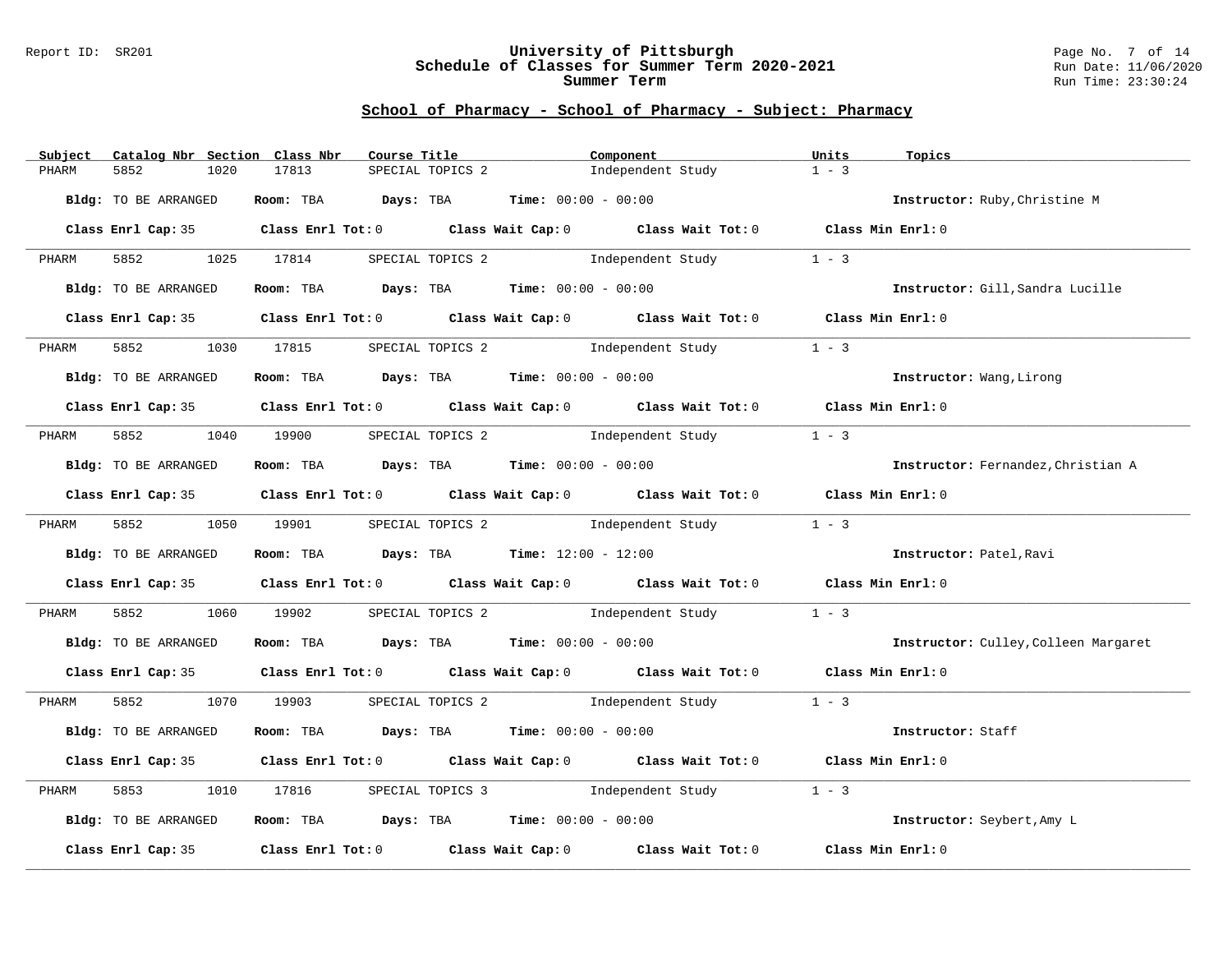| PHARM | 5853<br>1015         | 17817 | SPECIAL TOPICS 3 1ndependent Study                                                         | $1 - 3$                              |
|-------|----------------------|-------|--------------------------------------------------------------------------------------------|--------------------------------------|
|       | Bldg: TO BE ARRANGED |       | Room: TBA $Days:$ TBA $Time: 00:00 - 00:00$                                                | Instructor: Coons, James C           |
|       |                      |       | Class Enrl Cap: 35 Class Enrl Tot: 0 Class Wait Cap: 0 Class Wait Tot: 0 Class Min Enrl: 0 |                                      |
| PHARM |                      |       | 5853 1020 17818 SPECIAL TOPICS 3 Independent Study 1 - 3                                   |                                      |
|       | Bldg: TO BE ARRANGED |       | Room: TBA $Days:$ TBA $Time: 00:00 - 00:00$                                                | Instructor: Gill, Sandra Lucille     |
|       |                      |       | Class Enrl Cap: 35 Class Enrl Tot: 0 Class Wait Cap: 0 Class Wait Tot: 0 Class Min Enrl: 0 |                                      |
|       |                      |       | PHARM 5853 1025 17819 SPECIAL TOPICS 3 Independent Study 1 - 3                             |                                      |
|       | Bldg: TO BE ARRANGED |       | Room: TBA Days: TBA Time: $00:00 - 00:00$                                                  | Instructor: Jonkman, Lauren Jennifer |
|       |                      |       | Class Enrl Cap: 35 Class Enrl Tot: 0 Class Wait Cap: 0 Class Wait Tot: 0 Class Min Enrl: 0 |                                      |
|       |                      |       | PHARM 5853 1030 17820 SPECIAL TOPICS 3 Independent Study 1 - 3                             |                                      |
|       | Bldg: TO BE ARRANGED |       | Room: TBA $\rule{1em}{0.15mm}$ Days: TBA $\rule{1.15mm}]{0.15mm}$ Time: $00:00 - 00:00$    | Instructor: Fernandez, Christian A   |
|       |                      |       | Class Enrl Cap: 35 Class Enrl Tot: 0 Class Wait Cap: 0 Class Wait Tot: 0 Class Min Enrl: 0 |                                      |
|       |                      |       | PHARM 5853 1040 19904 SPECIAL TOPICS 3 Independent Study 1 - 3                             |                                      |
|       | Bldg: TO BE ARRANGED |       | Room: TBA $\rule{1em}{0.15mm}$ Days: TBA Time: $00:00 - 00:00$                             | Instructor: Staff                    |
|       |                      |       | Class Enrl Cap: 35 Class Enrl Tot: 0 Class Wait Cap: 0 Class Wait Tot: 0 Class Min Enrl: 0 |                                      |
| PHARM |                      |       | 5853 1050 19905 SPECIAL TOPICS 3 Independent Study 1 - 3                                   |                                      |
|       | Bldg: TO BE ARRANGED |       | Room: TBA $\rule{1em}{0.15mm}$ Days: TBA Time: $00:00 - 00:00$                             | Instructor: Staff                    |
|       |                      |       | Class Enrl Cap: 35 Class Enrl Tot: 0 Class Wait Cap: 0 Class Wait Tot: 0 Class Min Enrl: 0 |                                      |
| PHARM |                      |       | 5853 1060 19906 SPECIAL TOPICS 3 Independent Study 1 - 3                                   |                                      |
|       | Bldg: TO BE ARRANGED |       | Room: TBA $Days:$ TBA $Time:$ 00:00 - 00:00                                                | Instructor: Staff                    |
|       |                      |       | Class Enrl Cap: 35 Class Enrl Tot: 0 Class Wait Cap: 0 Class Wait Tot: 0 Class Min Enrl: 0 |                                      |
| PHARM |                      |       | 5853 1070 19907 SPECIAL TOPICS 3 Independent Study 1 - 3                                   |                                      |
|       | Bldg: TO BE ARRANGED |       | <b>Room:</b> TBA <b>Days:</b> TBA <b>Time:</b> 00:00 - 00:00                               | Instructor: Staff                    |
|       |                      |       | Class Enrl Cap: 35 Class Enrl Tot: 0 Class Wait Cap: 0 Class Wait Tot: 0 Class Min Enrl: 0 |                                      |
|       |                      |       | PHARM 5854 1010 17821 SPECIAL TOPICS 4 Independent Study 1 - 3                             |                                      |
|       |                      |       | Bldg: TO BE ARRANGED Room: TBA Days: TBA Time: 00:00 - 00:00                               | Instructor: Gill, Sandra Lucille     |
|       |                      |       | Class Enrl Cap: 35 Class Enrl Tot: 0 Class Wait Cap: 0 Class Wait Tot: 0 Class Min Enrl: 0 |                                      |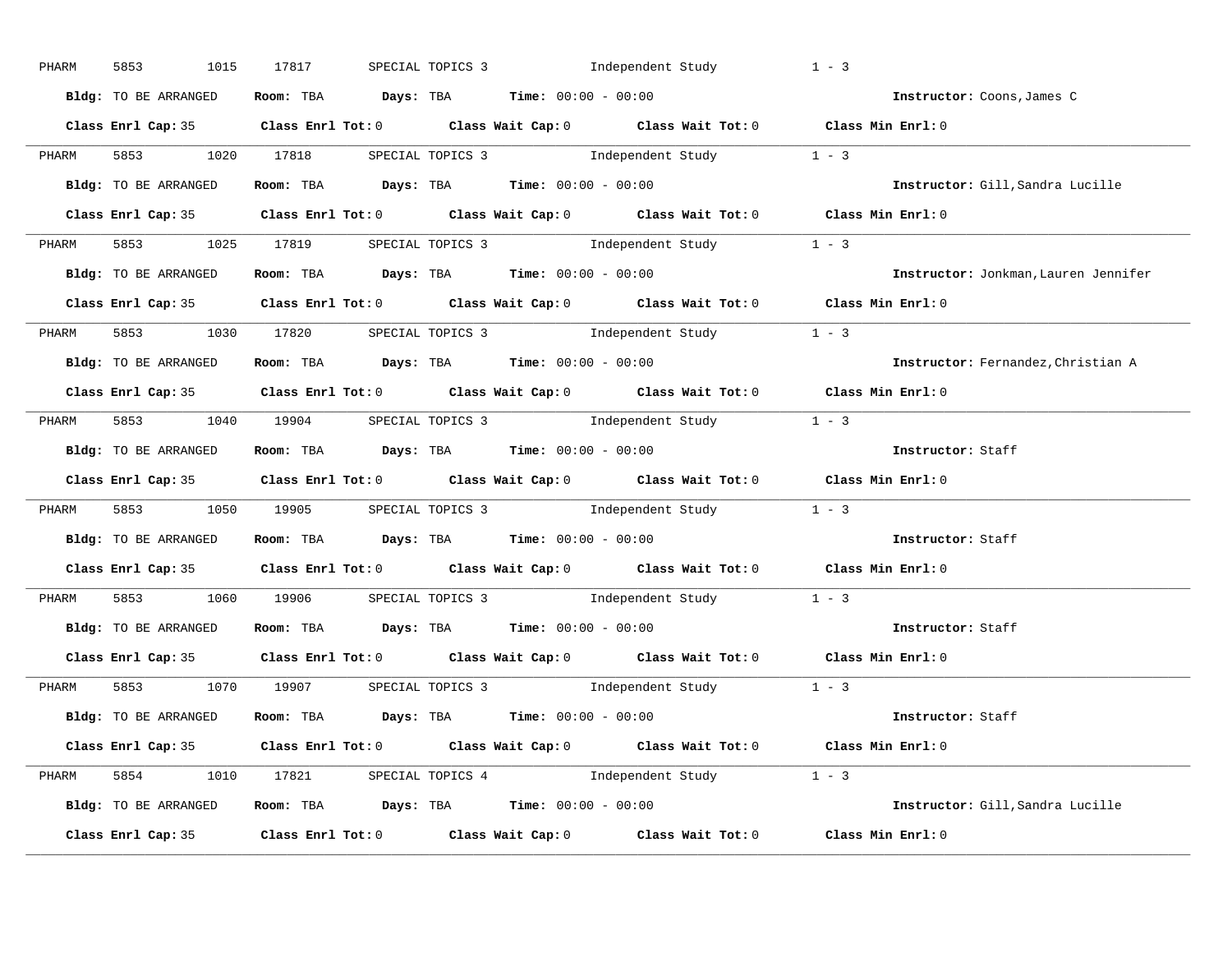#### Report ID: SR201 **University of Pittsburgh** Page No. 9 of 14 **Schedule of Classes for Summer Term 2020-2021** Run Date: 11/06/2020 **Summer Term** Run Time: 23:30:24

| Subject | Catalog Nbr Section Class Nbr | Course Title                                |                  | Component                                                                                  | Units<br>Topics                      |  |
|---------|-------------------------------|---------------------------------------------|------------------|--------------------------------------------------------------------------------------------|--------------------------------------|--|
| PHARM   | 5854<br>1015                  | 17822                                       | SPECIAL TOPICS 4 | Independent Study                                                                          | $1 - 3$                              |  |
|         | Bldg: TO BE ARRANGED          | Room: TBA $Days:$ TBA $Time: 00:00 - 00:00$ |                  |                                                                                            | Instructor: Culley, Colleen Margaret |  |
|         |                               |                                             |                  |                                                                                            |                                      |  |
|         |                               |                                             |                  | Class Enrl Cap: 35 Class Enrl Tot: 0 Class Wait Cap: 0 Class Wait Tot: 0 Class Min Enrl: 0 |                                      |  |
| PHARM   |                               |                                             |                  | 5854 1020 17823 SPECIAL TOPICS 4 Independent Study 1 - 3                                   |                                      |  |
|         | Bldg: TO BE ARRANGED          |                                             |                  | <b>Room:</b> TBA <b>Days:</b> TBA <b>Time:</b> 00:00 - 00:00                               | Instructor: Connor, Sharon E         |  |
|         |                               |                                             |                  | Class Enrl Cap: 35 Class Enrl Tot: 0 Class Wait Cap: 0 Class Wait Tot: 0 Class Min Enrl: 0 |                                      |  |
| PHARM   | 5854                          |                                             |                  | 1025 17824 SPECIAL TOPICS 4 Independent Study                                              | $1 - 3$                              |  |
|         | Bldg: TO BE ARRANGED          | Room: TBA $Days:$ TBA $Time: 00:00 - 00:00$ |                  |                                                                                            | Instructor: Staff                    |  |
|         |                               |                                             |                  | Class Enrl Cap: 35 Class Enrl Tot: 0 Class Wait Cap: 0 Class Wait Tot: 0 Class Min Enrl: 0 |                                      |  |
| PHARM   |                               |                                             |                  | 5854 1030 17825 SPECIAL TOPICS 4 Independent Study                                         | $1 - 3$                              |  |
|         | Bldg: TO BE ARRANGED          | Room: TBA $Days:$ TBA Time: $00:00 - 00:00$ |                  |                                                                                            | Instructor: Staff                    |  |
|         |                               |                                             |                  | Class Enrl Cap: 35 Class Enrl Tot: 0 Class Wait Cap: 0 Class Wait Tot: 0 Class Min Enrl: 0 |                                      |  |
| PHARM   |                               | 5854 1040 19908 SPECIAL TOPICS 4            |                  | Independent Study                                                                          | $1 - 3$                              |  |
|         | Bldg: TO BE ARRANGED          | Room: TBA  Days: TBA Time: $00:00 - 00:00$  |                  |                                                                                            | Instructor: Staff                    |  |
|         |                               |                                             |                  | Class Enrl Cap: 35 Class Enrl Tot: 0 Class Wait Cap: 0 Class Wait Tot: 0 Class Min Enrl: 0 |                                      |  |
| PHARM   |                               |                                             |                  | 5854 1050 19909 SPECIAL TOPICS 4 Independent Study 1 - 3                                   |                                      |  |
|         | Bldg: TO BE ARRANGED          | Room: TBA $Days:$ TBA $Time: 00:00 - 00:00$ |                  |                                                                                            | Instructor: Staff                    |  |
|         |                               |                                             |                  | Class Enrl Cap: 35 Class Enrl Tot: 0 Class Wait Cap: 0 Class Wait Tot: 0 Class Min Enrl: 0 |                                      |  |
|         |                               |                                             |                  | PHARM 5854 1060 19910 SPECIAL TOPICS 4 Independent Study 1 - 3                             |                                      |  |
|         | Bldg: TO BE ARRANGED          |                                             |                  | Room: TBA $Days:$ TBA $Time:$ $00:00 - 00:00$                                              | Instructor: Staff                    |  |
|         |                               |                                             |                  | Class Enrl Cap: 35 Class Enrl Tot: 0 Class Wait Cap: 0 Class Wait Tot: 0 Class Min Enrl: 0 |                                      |  |
| PHARM   | 5854                          |                                             |                  | 1070 19911 SPECIAL TOPICS 4 Independent Study                                              | $1 - 3$                              |  |
|         | Bldg: TO BE ARRANGED          | Room: TBA $Days: TBA$ Time: $00:00 - 00:00$ |                  |                                                                                            | Instructor: Staff                    |  |
|         |                               |                                             |                  | Class Enrl Cap: 35 Class Enrl Tot: 0 Class Wait Cap: 0 Class Wait Tot: 0 Class Min Enrl: 0 |                                      |  |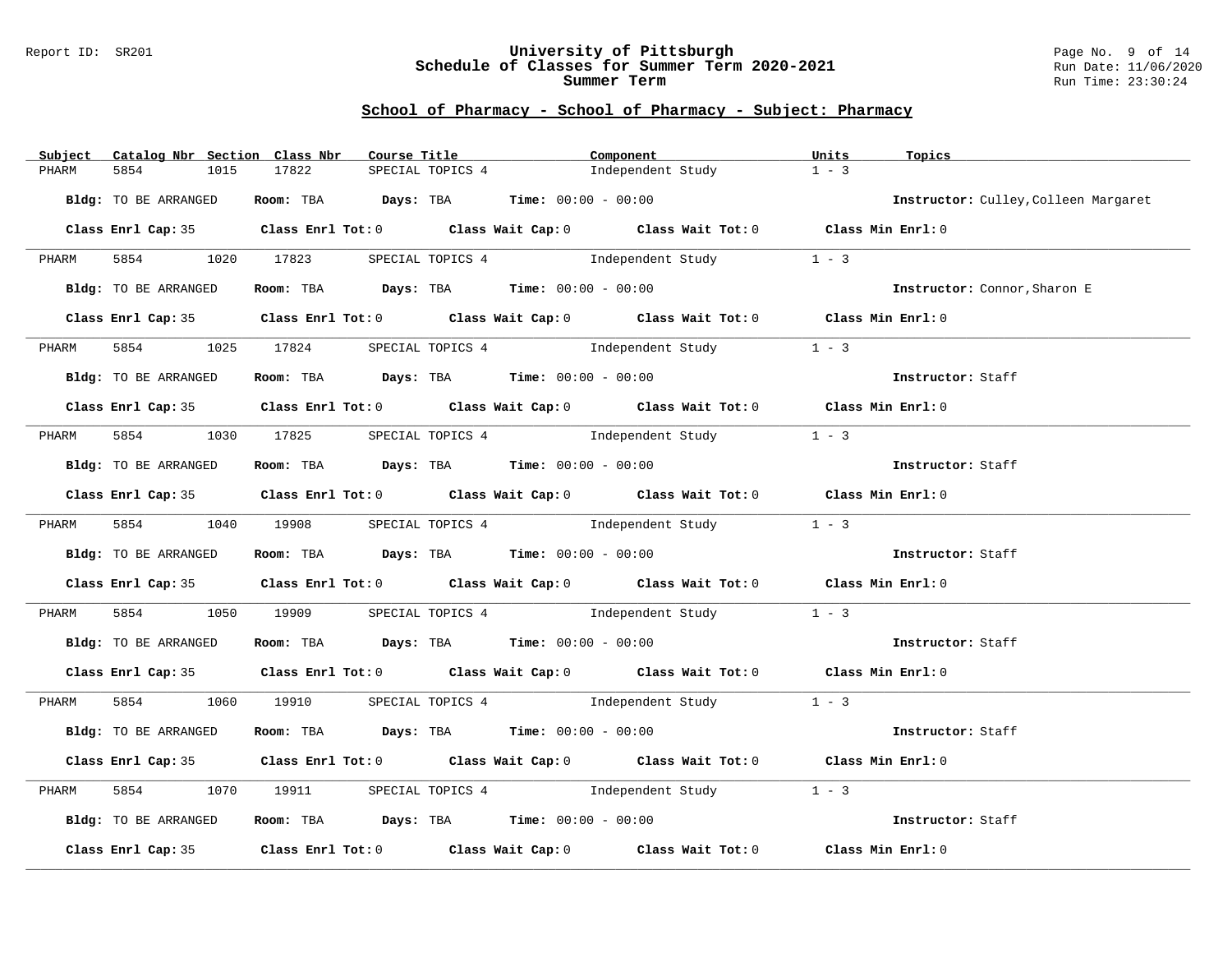| PHARM | 5855<br>1010         | 17826 | SPECIAL TOPICS 5 1ndependent Study                                                         | $1 - 3$                          |
|-------|----------------------|-------|--------------------------------------------------------------------------------------------|----------------------------------|
|       | Bldg: TO BE ARRANGED |       | Room: TBA $Days:$ TBA $Time: 00:00 - 00:00$                                                | Instructor: Gill, Sandra Lucille |
|       |                      |       | Class Enrl Cap: 35 Class Enrl Tot: 0 Class Wait Cap: 0 Class Wait Tot: 0 Class Min Enrl: 0 |                                  |
| PHARM |                      |       | 5855 1015 17827 SPECIAL TOPICS 5 1ndependent Study 1 - 3                                   |                                  |
|       | Bldg: TO BE ARRANGED |       | Room: TBA $Days:$ TBA $Time: 00:00 - 00:00$                                                | Instructor: Staff                |
|       |                      |       | Class Enrl Cap: 35 Class Enrl Tot: 0 Class Wait Cap: 0 Class Wait Tot: 0 Class Min Enrl: 0 |                                  |
|       |                      |       | PHARM 5855 1020 17828 SPECIAL TOPICS 5 Independent Study 1 - 3                             |                                  |
|       |                      |       | <b>Bldg:</b> TO BE ARRANGED <b>ROOM:</b> TBA <b>Days:</b> TBA <b>Time:</b> $00:00 - 00:00$ | Instructor: Staff                |
|       |                      |       | Class Enrl Cap: 35 Class Enrl Tot: 0 Class Wait Cap: 0 Class Wait Tot: 0 Class Min Enrl: 0 |                                  |
|       |                      |       | PHARM 5855 1025 17829 SPECIAL TOPICS 5 1ndependent Study 1 - 3                             |                                  |
|       | Bldg: TO BE ARRANGED |       | Room: TBA $\rule{1em}{0.15mm}$ Days: TBA $\rule{1.15mm}]{0.15mm}$ Time: $0.000 - 0.000$    | Instructor: Staff                |
|       |                      |       | Class Enrl Cap: 35 Class Enrl Tot: 0 Class Wait Cap: 0 Class Wait Tot: 0 Class Min Enrl: 0 |                                  |
|       |                      |       | PHARM 5855 1030 17830 SPECIAL TOPICS 5 Independent Study 1 - 3                             |                                  |
|       | Bldg: TO BE ARRANGED |       | Room: TBA $\rule{1em}{0.15mm}$ Days: TBA Time: $00:00 - 00:00$                             | Instructor: Staff                |
|       |                      |       |                                                                                            |                                  |
|       |                      |       | Class Enrl Cap: 35 Class Enrl Tot: 0 Class Wait Cap: 0 Class Wait Tot: 0 Class Min Enrl: 0 |                                  |
| PHARM |                      |       | 5856 1010 17831 SPECIAL TOPICS 6 Independent Study 1 - 3                                   |                                  |
|       |                      |       | <b>Bldg:</b> TO BE ARRANGED <b>Room:</b> TBA <b>Days:</b> TBA <b>Time:</b> $00:00 - 00:00$ | Instructor: Staff                |
|       |                      |       | Class Enrl Cap: 35 Class Enrl Tot: 0 Class Wait Cap: 0 Class Wait Tot: 0 Class Min Enrl: 0 |                                  |
| PHARM |                      |       | 5856 1015 17832 SPECIAL TOPICS 6 Independent Study 1 - 3                                   |                                  |
|       | Bldg: TO BE ARRANGED |       | Room: TBA $Days:$ TBA $Time: 00:00 - 00:00$                                                | Instructor: Gill, Sandra Lucille |
|       |                      |       | Class Enrl Cap: 35 Class Enrl Tot: 0 Class Wait Cap: 0 Class Wait Tot: 0 Class Min Enrl: 0 |                                  |
|       |                      |       | PHARM 5856 1020 17833 SPECIAL TOPICS 6 1ndependent Study 1 - 3                             |                                  |
|       | Bldg: TO BE ARRANGED |       | Room: TBA $Days: TBA$ Time: $00:00 - 00:00$                                                | Instructor: Staff                |
|       |                      |       | Class Enrl Cap: 35 Class Enrl Tot: 0 Class Wait Cap: 0 Class Wait Tot: 0 Class Min Enrl: 0 |                                  |
|       |                      |       | PHARM 5856 1025 17834 SPECIAL TOPICS 6 Independent Study 1 - 3                             |                                  |
|       |                      |       | Bldg: TO BE ARRANGED Room: TBA Days: TBA Time: 00:00 - 00:00                               | Instructor: Staff                |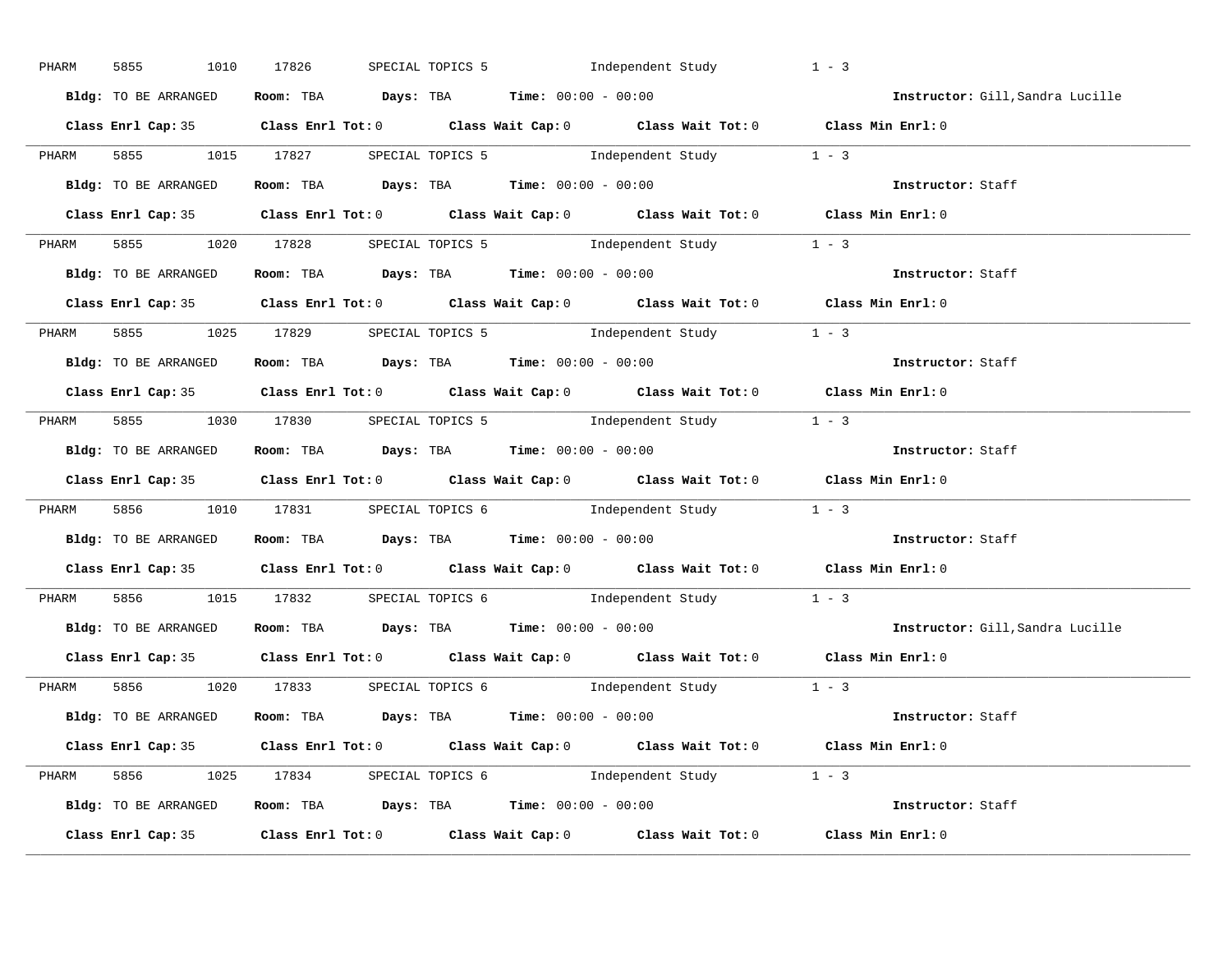#### Report ID: SR201 **University of Pittsburgh** Page No. 11 of 14 **Schedule of Classes for Summer Term 2020-2021** Run Date: 11/06/2020 **Summer Term** Run Time: 23:30:24

| Subject | Catalog Nbr Section Class Nbr | Course Title                                                                            |                  | Component                                                                                  | Units<br>Topics   |  |
|---------|-------------------------------|-----------------------------------------------------------------------------------------|------------------|--------------------------------------------------------------------------------------------|-------------------|--|
| PHARM   | 5856<br>1030                  | 17835                                                                                   | SPECIAL TOPICS 6 | Independent Study                                                                          | $1 - 3$           |  |
|         | Bldg: TO BE ARRANGED          | Room: TBA $Days:$ TBA $Time: 00:00 - 00:00$                                             |                  |                                                                                            | Instructor: Staff |  |
|         |                               |                                                                                         |                  | Class Enrl Cap: 35 Class Enrl Tot: 0 Class Wait Cap: 0 Class Wait Tot: 0 Class Min Enrl: 0 |                   |  |
| PHARM   |                               |                                                                                         |                  | 5857 1010 17836 SPECIAL TOPICS 7 1ndependent Study                                         | $1 - 3$           |  |
|         | Bldg: TO BE ARRANGED          |                                                                                         |                  | Room: TBA $Days$ : TBA $Time: 00:00 - 00:00$                                               | Instructor: Staff |  |
|         |                               |                                                                                         |                  | Class Enrl Cap: 35 Class Enrl Tot: 0 Class Wait Cap: 0 Class Wait Tot: 0 Class Min Enrl: 0 |                   |  |
| PHARM   |                               | 5857 1015 17837 SPECIAL TOPICS 7                                                        |                  | Independent Study                                                                          | $1 - 3$           |  |
|         | Bldg: TO BE ARRANGED          | Room: TBA $Days:$ TBA $Time: 00:00 - 00:00$                                             |                  |                                                                                            | Instructor: Staff |  |
|         |                               |                                                                                         |                  | Class Enrl Cap: 35 Class Enrl Tot: 0 Class Wait Cap: 0 Class Wait Tot: 0 Class Min Enrl: 0 |                   |  |
| PHARM   |                               | 5857 1020 17838 SPECIAL TOPICS 7 1ndependent Study                                      |                  |                                                                                            | $1 - 3$           |  |
|         | Bldg: TO BE ARRANGED          | Room: TBA $Days:$ TBA Time: $00:00 - 00:00$                                             |                  |                                                                                            | Instructor: Staff |  |
|         |                               |                                                                                         |                  | Class Enrl Cap: 35 Class Enrl Tot: 0 Class Wait Cap: 0 Class Wait Tot: 0 Class Min Enrl: 0 |                   |  |
|         |                               |                                                                                         |                  | PHARM 5857 1025 17839 SPECIAL TOPICS 7 Independent Study 1 - 3                             |                   |  |
|         | Bldg: TO BE ARRANGED          |                                                                                         |                  | <b>Room:</b> TBA $Days$ : TBA $Time: 00:00 - 00:00$                                        | Instructor: Staff |  |
|         |                               |                                                                                         |                  | Class Enrl Cap: 35 Class Enrl Tot: 0 Class Wait Cap: 0 Class Wait Tot: 0 Class Min Enrl: 0 |                   |  |
| PHARM   |                               |                                                                                         |                  | 5857 1030 17840 SPECIAL TOPICS 7 1ndependent Study 1 - 3                                   |                   |  |
|         |                               | Bldg: TO BE ARRANGED Room: TBA Days: TBA Time: 00:00 - 00:00                            |                  |                                                                                            | Instructor: Staff |  |
|         |                               |                                                                                         |                  | Class Enrl Cap: 35 Class Enrl Tot: 0 Class Wait Cap: 0 Class Wait Tot: 0 Class Min Enrl: 0 |                   |  |
|         |                               |                                                                                         |                  | PHARM 5858 1010 17841 SPECIAL TOPICS 8 Independent Study 1 - 3                             |                   |  |
|         | Bldg: TO BE ARRANGED          | Room: TBA $\rule{1em}{0.15mm}$ Days: TBA Time: $00:00 - 00:00$                          |                  |                                                                                            | Instructor: Staff |  |
|         |                               |                                                                                         |                  | Class Enrl Cap: 35 Class Enrl Tot: 0 Class Wait Cap: 0 Class Wait Tot: 0 Class Min Enrl: 0 |                   |  |
| PHARM   |                               |                                                                                         |                  | 1015 17842 SPECIAL TOPICS 8 1ndependent Study 1 - 3                                        |                   |  |
|         | Bldg: TO BE ARRANGED          | Room: TBA $\rule{1em}{0.15mm}$ Days: TBA $\rule{1.15mm}]{0.15mm}$ Time: $00:00 - 00:00$ |                  |                                                                                            | Instructor: Staff |  |
|         |                               |                                                                                         |                  | Class Enrl Cap: 35 Class Enrl Tot: 0 Class Wait Cap: 0 Class Wait Tot: 0 Class Min Enrl: 0 |                   |  |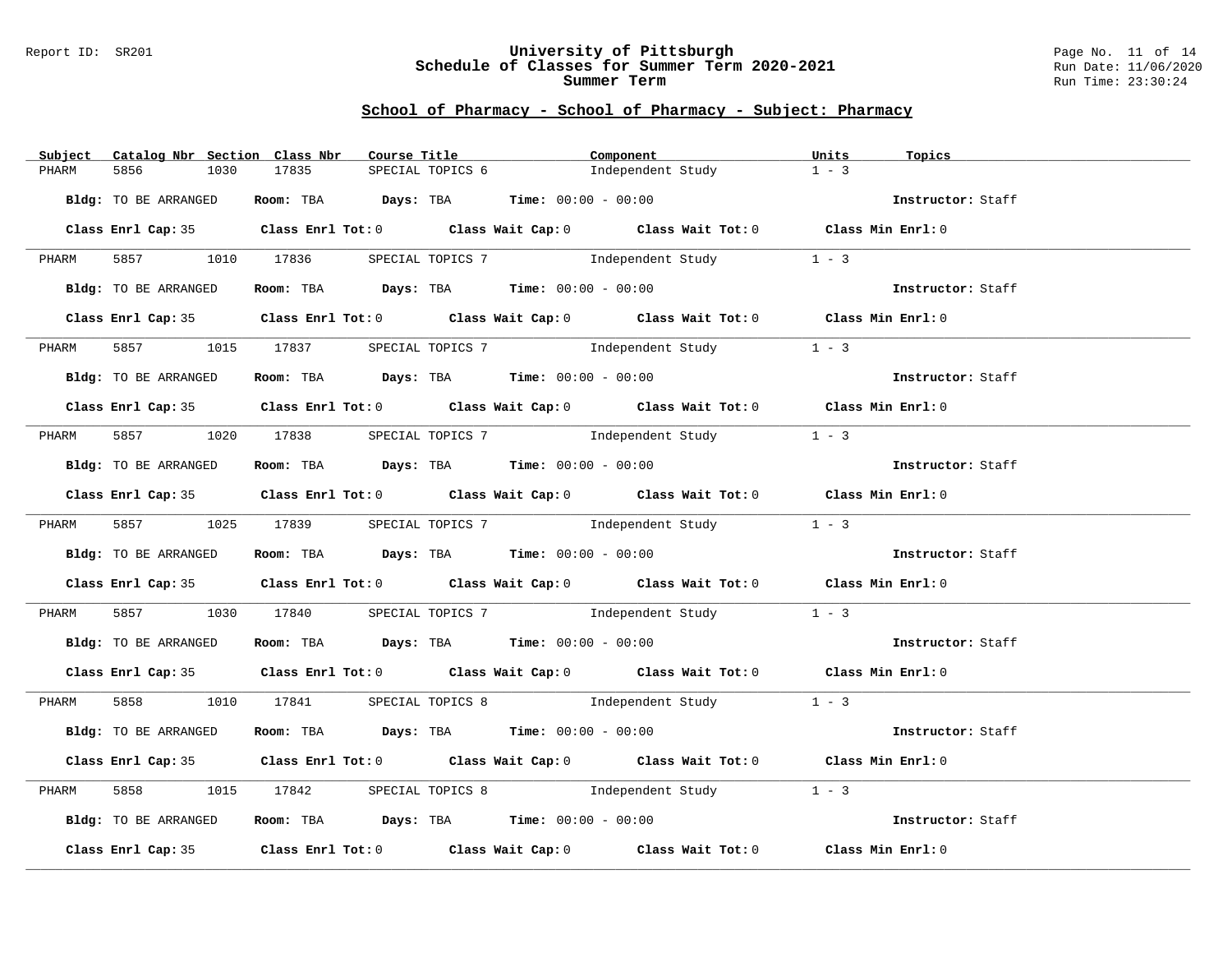| PHARM | 5858<br>1020                | 17843<br>SPECIAL TOPICS 8 |                                                                                                                                                                                                                                    | Independent Study | $1 - 3$                              |
|-------|-----------------------------|---------------------------|------------------------------------------------------------------------------------------------------------------------------------------------------------------------------------------------------------------------------------|-------------------|--------------------------------------|
|       | Bldg: TO BE ARRANGED        | Room: TBA<br>Days: TBA    | <b>Time:</b> $00:00 - 00:00$                                                                                                                                                                                                       |                   | Instructor: Staff                    |
|       | Class Enrl Cap: 35          | Class Enrl Tot: 0         | Class Wait Cap: 0                                                                                                                                                                                                                  | Class Wait Tot: 0 | Class Min Enrl: 0                    |
| PHARM | 5858<br>1025                | 17844<br>SPECIAL TOPICS 8 |                                                                                                                                                                                                                                    | Independent Study | $1 - 3$                              |
|       | <b>Bldg:</b> TO BE ARRANGED | Room: TBA<br>Days: TBA    | Time: $00:00 - 00:00$                                                                                                                                                                                                              |                   | Instructor: Staff                    |
|       | Class Enrl Cap: 35          | Class Enrl Tot: 0         | Class Wait Cap: 0                                                                                                                                                                                                                  | Class Wait Tot: 0 | Class Min Enrl: 0                    |
| PHARM | 5858<br>1030                | 17845<br>SPECIAL TOPICS 8 |                                                                                                                                                                                                                                    | Independent Study | $1 - 3$                              |
|       | <b>Bldg:</b> TO BE ARRANGED | Room: TBA<br>Days: TBA    | $Time: 00:00 - 00:00$                                                                                                                                                                                                              |                   | Instructor: Staff                    |
|       | Class Enrl Cap: 35          | Class Enrl Tot: 0         | Class Wait Cap: 0                                                                                                                                                                                                                  | Class Wait Tot: 0 | Class Min Enrl: 0                    |
| PHARM | 1010<br>5890                | 16739                     | INT'L PHARM SCHOLARLY EXPRN 1 Independent Study                                                                                                                                                                                    |                   | $1 - 3$                              |
|       | Bldg: TO BE ARRANGED        | Room: TBA<br>Days: TBA    | <b>Time:</b> $00:00 - 00:00$                                                                                                                                                                                                       |                   | Instructor: Jonkman, Lauren Jennifer |
|       | Class Enrl Cap: 15          | Class Enrl Tot: 0         | Class Wait Cap: 0                                                                                                                                                                                                                  | Class Wait Tot: 0 | Class Min Enrl: 0                    |
|       |                             |                           | <b></b> This class has an additional fee. For more information go to <a <br="" href="http://www.registrar.pitt.edu">target="_blank"&gt;http://www.registrar.pitt.edu/</a> , and click on Faculty and Staff, then Course and Class. |                   |                                      |
| PHARM | 5891<br>1010                | 16740                     | INT'L PHARM SCHOLARLY EXPRN 2 Independent Study                                                                                                                                                                                    |                   | $1 - 3$                              |
|       | <b>Bldg:</b> TO BE ARRANGED | Room: TBA<br>Days: TBA    | <b>Time:</b> $00:00 - 00:00$                                                                                                                                                                                                       |                   | Instructor: Jonkman, Lauren Jennifer |
|       | Class Enrl Cap: 15          | Class Enrl Tot: 0         | Class Wait Cap: 0                                                                                                                                                                                                                  | Class Wait Tot: 0 | Class Min Enrl: 0                    |
|       |                             |                           | <b></b> This class has an additional fee. For more information go to <a <br="" href="http://www.registrar.pitt.edu">target="_blank"&gt;http://www.registrar.pitt.edu/</a> , and click on Faculty and Staff, then Course and Class. |                   |                                      |
| PHARM | 5892<br>1000                | 18013                     | GLBL HLTH: INT'L PHARM EXPERN Seminar                                                                                                                                                                                              |                   | $1 - 2$                              |
|       | <b>Bldg:</b> TO BE ARRANGED | Room: TBA<br>Days: TBA    | <b>Time:</b> $00:00 - 00:00$                                                                                                                                                                                                       |                   | Instructor: Jonkman, Lauren Jennifer |
|       | Class Enrl Cap: 35          | Class Enrl Tot: 0         | Class Wait Cap: 0                                                                                                                                                                                                                  | Class Wait Tot: 0 | Class Min Enrl: 0                    |
| PHARM | 5892<br>1010                | 19254                     | GLBL HLTH: INT'L PHARM EXPERN Seminar                                                                                                                                                                                              |                   | $1 - 2$                              |
|       | Bldg: TO BE ARRANGED        | Room: TBA<br>Days: TBA    | <b>Time:</b> $00:00 - 00:00$                                                                                                                                                                                                       |                   | Instructor: Jonkman, Lauren Jennifer |
|       | Class Enrl Cap: 8           | Class Enrl Tot: 0         | Class Wait Cap: 0                                                                                                                                                                                                                  | Class Wait Tot: 0 | Class Min Enrl: 0                    |
| PHARM | 5911<br>1000                | 18023                     | HC SALES & MARKETING<br>Lecture                                                                                                                                                                                                    |                   | $\overline{2}$                       |
|       | <b>Bldg:</b> TO BE ARRANGED | Room: TBA<br>Days: FSa    | Time: $10:45 - 14:35$                                                                                                                                                                                                              |                   | Instructor: Walker, Bridget T        |
|       | Class Enrl Cap: 40          | Class Enrl Tot: 0         | Class Wait Cap: 0                                                                                                                                                                                                                  | Class Wait Tot: 0 | Class Min Enrl: 0                    |

Meets in-person on 6/20, 7/31, and 8/1 only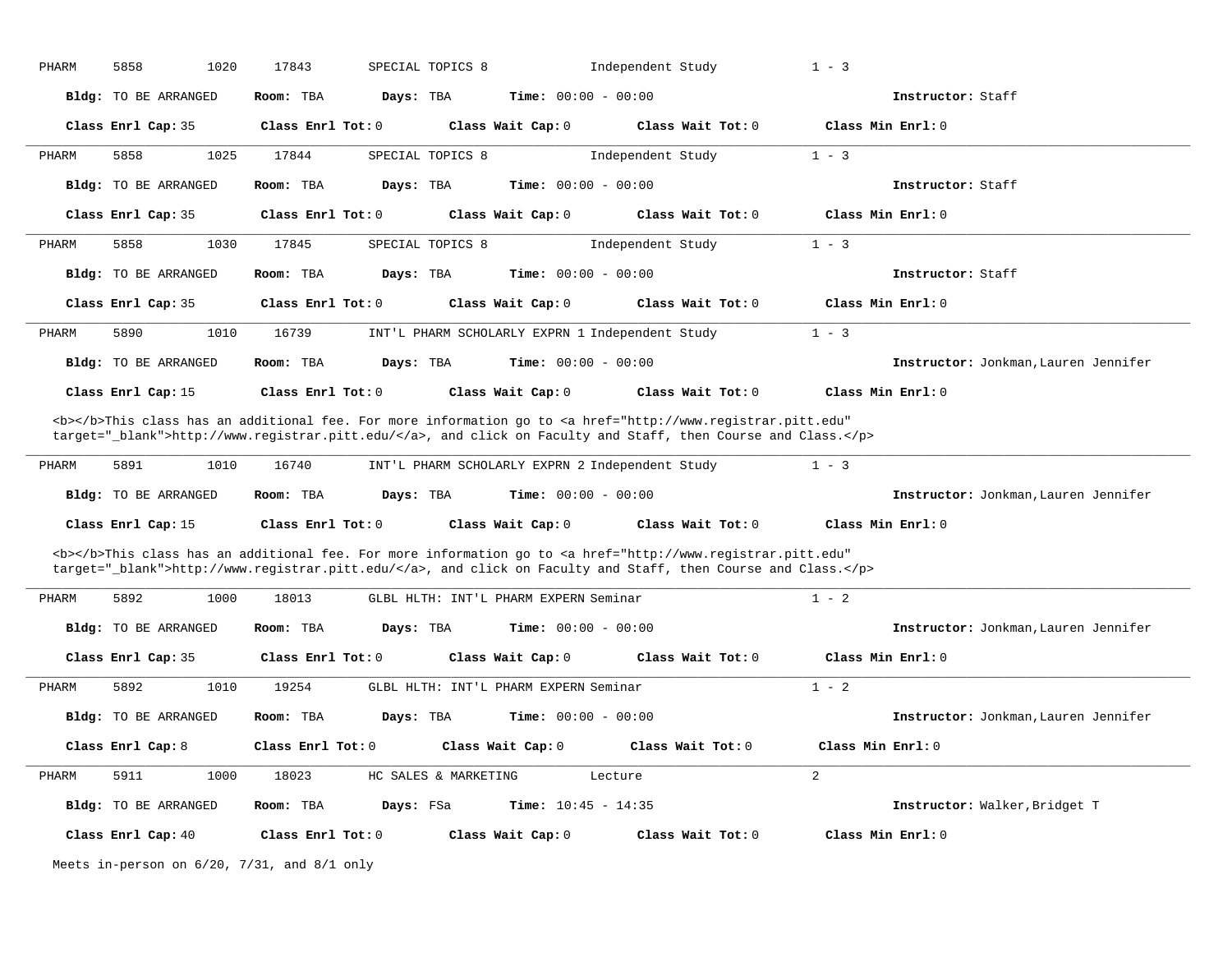| PHARM                                               | 5915               | 1000      | 19622                                     | EXECUTIVE HEALTHCARE INNOV |                                 | Lecture           | 1.5                 |                   |  |  |
|-----------------------------------------------------|--------------------|-----------|-------------------------------------------|----------------------------|---------------------------------|-------------------|---------------------|-------------------|--|--|
| Bldg: TO BE ARRANGED                                |                    | Room: TBA | <b>Time:</b> $00:00 - 00:00$<br>Days: TBA |                            | Instructor: Pringle, Janice Lee |                   |                     |                   |  |  |
|                                                     |                    |           |                                           |                            |                                 |                   |                     | Walker, Bridget T |  |  |
|                                                     | Class Enrl Cap: 40 |           | Class Enrl Tot: 0                         |                            | Class Wait Cap: 0               | Class Wait Tot: 0 | Class Min $Enrl: 0$ |                   |  |  |
| Meets in-person on $6/20$ , $7/31$ , and $8/1$ only |                    |           |                                           |                            |                                 |                   |                     |                   |  |  |